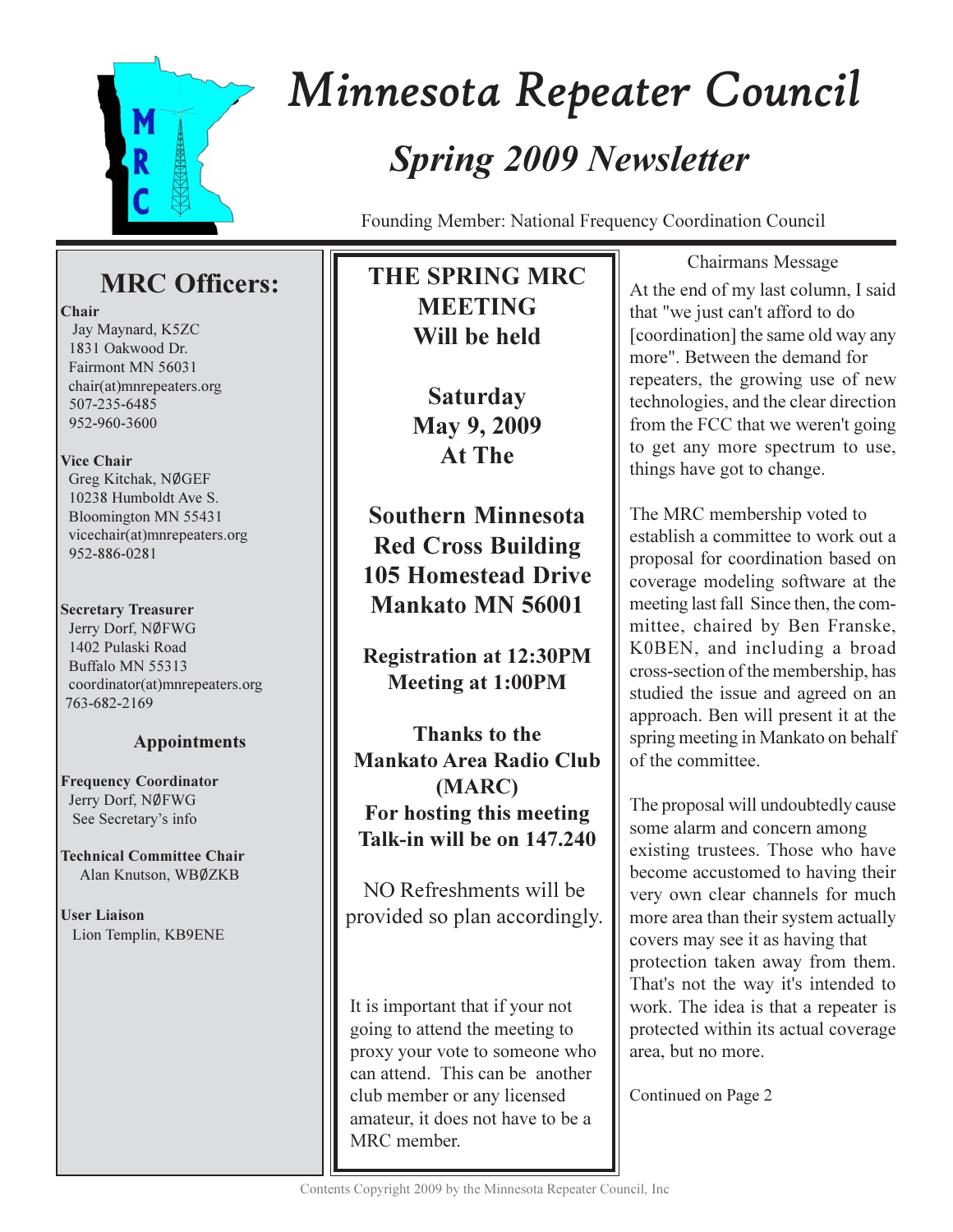# Chairmans Message (Continued)

Last issue, I mentioned my own two meter D-Star repeater. That repeater has a 120-mile diameter circle that it owns exclusively, as things currently stand. It doesn't even come close to filling that circle with RF. Neither do the repeaters on the same channel elsewhere in Minnesota. The result is a large swath of the state that isn't covered on that channel, where more systems could fit in without causing any problems in the real world - but our existing policies don't recognize that.

Coordination in other services is done based on modeling of their actual coverge, not based on any sort of mileage separation criteria. This is what the FCC thinks of in terms of coordination. Should we not do something to answer the criticisms that folks like Bill Cross level toward us, that's what will be imposed on us, in all probability, and we won't like the way they go about it.

We need to control our own destiny. This is our best chance to do so. Please keep that in mind as you consider the committee's proposal.

I hope to see you at the meeting in Mankato on May 9. Mark it on your calendar now.

Until then...73, Jay

# **MRC Resources on the Internet**

MRC Webpage http://www.mnrepeaters.org http://www.mrc.gen.mn.us

**MRC** Mailing list:

This mailing list is for announcements and general discussion of MRC events, policy and operations. Currently it is un-moderated and open to all. Sign up at:

http://eight.pairlist.net/mailman/listinfo/mrc

Don't forget to change your email program to "plain text" before you try to send anything. Messages with HTML or other fancy print will come through blank if you don't make the change.... Also do not include attachments!

# Contacting the MRC Secretary & Coordinator!

I have a full time job, so if you wish to contact me by phone, it is best to try 6-9PM in the evenings except Wednesdays.

Sending registered mail is going to delay my receiving the correspondence, this also requires my leaving work early or going to the post office on a Saturday morning.

I normally read and respond to email on a daily basis, this is preferred if I need to research something or for simple questions.

Repeater updates and frequency applications must be mailed or faxed. I will provide my FAX number upon request. You may also scan your documents and email the document.

You may use email to notify us of operational changes to your repeater like its now on the air or will be off the air for a period of time.

Proxy forms can be mailed or faxed, emailed scans are acceptable, however just a proxy statement is not..

I will continue to ask that you do the following before the meeting. It is much easier to resolve any issues in advance than at a meeting. I can spend more time to help come to a solution.

Check your envelope for your membership status. If you need to pay dues, please fill out the membership form before bringing funds to the table. Or mail the application in advance!

If you look at the envelope this newsletter came in, you will find your expiration date. This is the year you are paid to the end of the listed year. So 2005 is paid up till Dec 31, 2005

Membership types listed on the envelope

|     |                             | REG Regular member ASC Associate member |
|-----|-----------------------------|-----------------------------------------|
| NL. | Newsletter only SPL Special |                                         |
| 77. | Unknown                     | RPE Reg Pending.                        |

If you have any questions, or there is a discrepancy in your information please ask before coming to the meeting.

Thanks for your cooperation.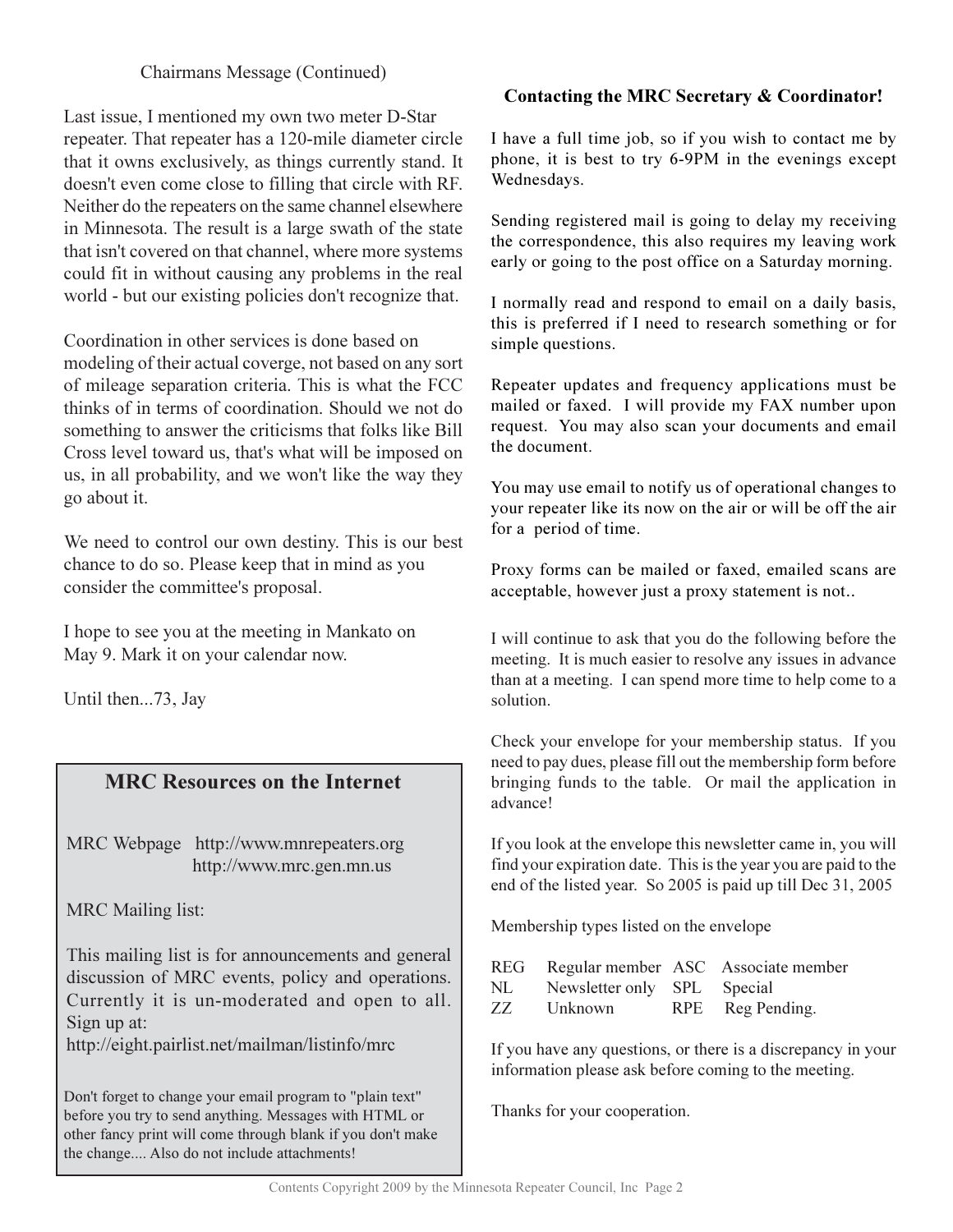## New Coordinations

| RPTLOCAT             | <b>RPTCALL</b> | <b>RPTOUT</b> | <b>RPTRSPON</b>          |
|----------------------|----------------|---------------|--------------------------|
| <b>RPTRAREA</b>      | <b>CORDATE</b> | <b>STATUS</b> | <b>LSTCHGDATE</b>        |
| <b>TYLER</b>         | <b>KB0NLY</b>  | 444.675       | <b>SCOTT LICHTINN</b>    |
| SW                   | 3/1/2009       | OTA           | 1/28/2009                |
| <b>MARSHALL</b>      | WB0ZSO         | 147.150       | <b>RANDY DONAHUE</b>     |
| SW                   | 1/22/2009      | CNST          | 12/20/2008               |
| WORTHINGTON          | K0QBI          | 146.670       | <b>WORTHINGTON ARC</b>   |
| SW                   | 1/22/2009      | OTA           | 12/20/2008               |
| <b>BLOOMINGTON</b>   | <b>N0BVE</b>   | 29.660        | <b>DONALD RICE</b>       |
| мет                  | 12/30/2008     | <b>CNST</b>   | 11/28/2008               |
| <b>HOLLAND</b>       | WB0ZSO         | 147.075       | RANDY DONAHUE            |
| SW                   | 12/5/2008      | CNST          | 12/5/2008                |
| <b>MINNEAPOLIS</b>   | <b>WB0ZKB</b>  | 1283.300      | <b>ALAN KNUTSON</b>      |
| мет                  | 11/27/2008     | CNST          | 10/26/2008               |
| ROSEVILLE            | KC0OZC         | 53.130        | <b>CHANNEL ONE</b>       |
| мет                  | 11/27/2008     | CNST          | 11/27/2008               |
| <b>STATEWIDE</b>     | WB0ZKB         | 1282.500      | <b>ALAN KNUTSON</b>      |
| STA                  | 11/27/2008     | CNST          | 10/26/2008               |
| COTTAGE GROVE        | KS0J           | 147.180       | SOUTHEAST AMATER         |
| мет                  | 11/7/2008      | OTA           | 10/6/2008                |
| <b>MAPLE GROVE</b>   | <b>KE0L</b>    | 442.400       | <b>JAMES FIELDER</b>     |
| MET                  | 11/1/2008      | OTA           | 9/30/2008                |
| CARVER               | <b>WB0RMK</b>  | 224.300       | <b>SMARTS RADIO CLUB</b> |
| MET                  | 10/31/2008     | CNST          | 9/30/2008                |
| <b>ONAMIA</b>        | <b>KC0WMC</b>  | 445.375       | <b>MONTE S FRONK</b>     |
| ΝC                   | 10/11/2008     | OTA           | 8/26/2008                |
| <b>GOLDEN VALLEY</b> | <b>K0FVF</b>   | 145.150       | <b>DAN KARG</b>          |
| MET                  | 10/10/2008     | OTA           | 10/11/2008               |
| <b>GOLDEN VALLEY</b> | <b>K0FVF</b>   | 442.900       | <b>DAN KARG</b>          |
| MET                  | 10/3/2008      | OTA           | 10/11/2008               |
| <b>GLENVILLE</b>     | <b>WA0RAX</b>  | 146.880       | ALBERT LEA ARC           |
| SE                   | 9/24/2008      | OTA           | 8/23/2008                |
| ST LOUIS PARK        | KG0SG          | 444.900       | <b>BRIAN DALE</b>        |
| MET                  | 9/6/2008       | OTA           | 9/6/2008                 |
| <b>CHASKA</b>        | WB0ZKB         | 1283.500      | WB0ZKB                   |
| MET                  | 8/29/2008      | OTA           | 8/29/2008                |

Coordination activates have been busy with new systems as evidenced by the list. Most of it has been for new systems.

The repeater directory submissions where done without incident, overall I believe the ARRL needs to update the format of the directory as a whole to allow for more data from the coordinators. Echolink and IRLP changes are due in September not January like the repeater data.

I have been experimenting with Radio Mobile for coverage maps. We have 2 repeaters that agreed to do a close space agreement due to estimated coverage. I personally purchased a  $1/3^{rd}$  arc second digital terrain data set for Radio Mobile that provides some very detailed results for the state. This data comes from a company called Lurodata out of Canada for \$210 + \$10 shipping.

I spoke with Walter Baker PA who originally prepared our non-profit documents for the State of Minnesota and initial filing with the IRS. He stated I should call the IRS and ask why we can not file the electronic postcard return that we are required to file as they often will work with the organization directly. I found out that the original application needed some additional details that I was able to complete without the aid of professional help. As of this time the MRC will be able to file the informational postcard by the end of April via the online process. Currently the IRS code allows organizations with less than \$5,000 in income to operate without a formal application. The statement given by the IRS is that the MRC will be treated as but not recognized as a formal 501c4 organization as we meet the current guidelines for a community /civic organization. There are lengthy descriptions that I could copy but I will save paper! Our fiscal year has been established as Jan 1 to Dec 31 each calendar year.

In 2008 we had a income of \$1071.00 and expenses of \$374.86. In 2008 I had envelopes and paper left from the previous mailings so I did not need to purchase supplies. I expect to replenish this stock for the fall undates and newsletter.

On March 19, I purchased 400 stamps to cover the following mailings, Spring and Fall newsletters along with the annual updates. This was done due to the announced increase in postal rates.

Thanks for reading

Jerry Dorf, N0FWG Sec-Treas- Frequency Coordinator Minnesota Repeater Council, Inc.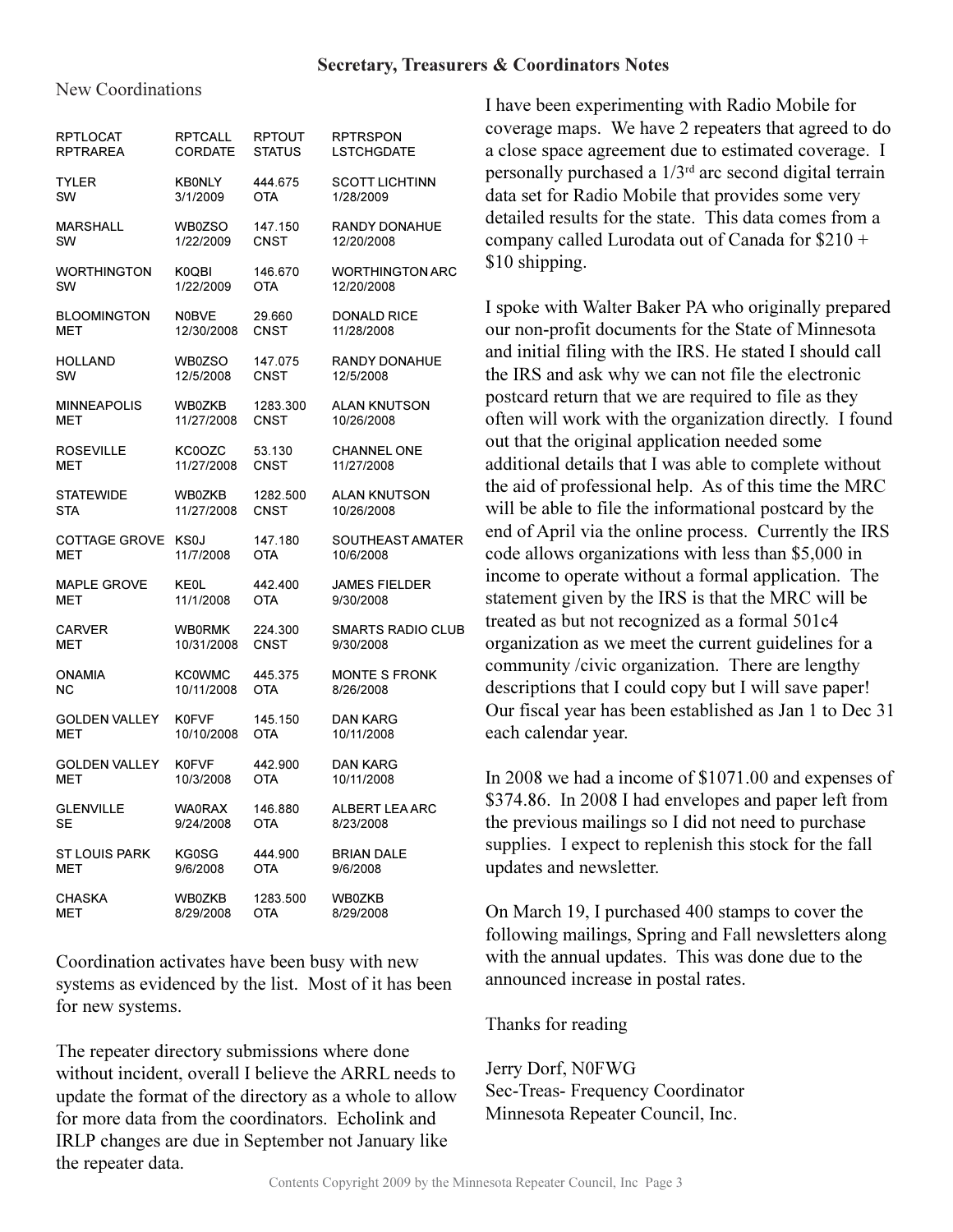# **Coordination Committee Report**

Over the past several months the committee appointed at the Fall 2008 meeting and in light of the comments by the FCC about improving coordination policies and efficiencies met to do just that. Our committee consisted of people from all walks of ham life including both urban and rural repeater operators as well as a user. It was very clear from the initial meeting that this group of individuals was dedicated to examining and improving all aspects of coordination work.

We began our deliberations by defining the scope of our job and discussing the broad questions which drive coordination policy including the purpose of repeaters, why coordinate repeaters in the first place, what ideal coordination and use of spectrum would entail and what the limitations are of such a system. We also surveyed a number of other state and regional coordination bodies around the country to determine what best practices might look like and how coordination policy and procedures varied from location to location.

Eventually we got down to the nuts and bolts of coordination and discussing the advantages and disadvantages of various coordination policies we might suggest be implemented. Though we certainly did not all agree on everything along the way we, as a committee, did reach a unanimous consensus on important changes which must be made if we are to continue to exist as a viable coordination body. There have been many changes and advancements in technology and tools available to amateur operators since our current policy was written in 1976. It is our belief that if we do not want the type of rules and regulations currently applied to commercial repeaters to become the rules and regulations for the operation of amateur repeaters we need to heed the advice of the FCC, echoed by Jay in the Fall newsletter, and update our coordination policy for the times and technologies now available.

Our committee will be presenting our full report and findings as well as proposing an updated coordination policy at the Spring 2009 meeting. On a personal note I'd like to thank all members of the committee, some of whom traveled quite a distance several times, provided food, a place to meet and certainly aided the spirited discussion and deliberations to deliver this needed update to our policies: Jay Maynard, K5ZC; Jerry Dorf, N0FWG; Matt Genelin, N0YNT; Jon Peterson, WA0UNB; and Alan Knutson, WB0ZKB.

--Ben Franske, K0BEN Chair, MRC Committee on Coordination Modernization

|                                   |        |          | <b>Waiting List</b>            |
|-----------------------------------|--------|----------|--------------------------------|
| <b>Greg Kitchak</b>               | N0GEF  | 2-meters | Crown                          |
| <b>Bruce Williams</b>             | N0VOW  | 2-meters | Wyoming Twsp                   |
| <b>DSTAR</b> Pending/waiting list |        |          |                                |
| Alan Knutson                      | WB0ZKB | 2-meters | Chaska/west metro              |
| Anoka ARES                        | W0ANA  | 2-meters | Fridley (Ross Demevere, W0FTX) |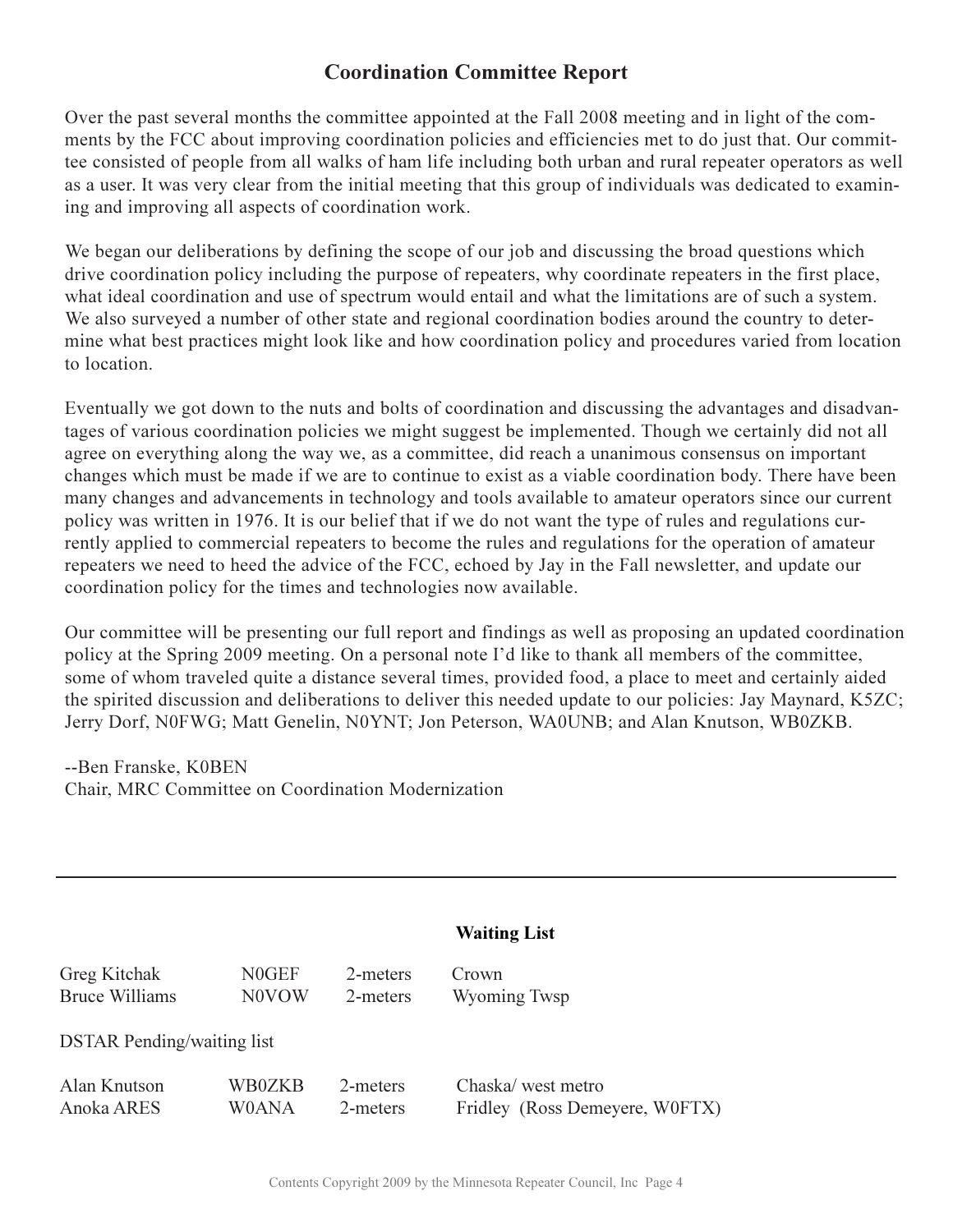# **Preliminary Minutes of the Minnesota Repeater Council**  Fall meeting held On October 18, 2008

Savage City Hall, Savage MN

Call to order by chairman Jay Maynard, K5ZC at 1:30PM

Introduction officers & members made.

Quorum established with a total of 79 members in good standing on the roster, 22 in attendance, 8 non-metro at the start of the meeting.

#### **Chairman's Report:**

NFCC status & election report made Statement by Bill Cross on changes needed to the coordination process and elimination of paper repeaters.

#### **Frequency coordinator Secretary & Treasurer's report: Jerry Dorf, N0FWG**

Reports presented to membership in the newsletter & handout. Everything is moving along smoothly.

Motion by Greg Kitchack : All new analog FM coordination's after January 1, 2009 shall be required to use CTCSS/DCS or equivalent on the input frequency. Motion seconded by Robert KC0FMI Motion passed

**New Members:** None

#### **Old Business:**

900 MHz band plan is still not published. Follow-up with Doug Reed by Jay Maynard. Band plan committee to evaluate 440 Mhz Full duplex links remains tabled.

#### **New Business:**

Motion to authorize spending up to \$500 to review and get IRS non profit status by legal professional(s). Seconded, Motion passed.

Matt Genelin, N0YNT: Motion to require all 144 & 440 repeaters in the state of Minnesota to use CTCSS/DCS or equivalent on input by October 31, 2009. Motion seconded Question was called. Motion failed

Motion to change the 120 mile co-channel / 50 mile 1<sup>st</sup> adjacent pair spacing to 100 mile / 50 mile spacing, seconded. Motion rescinded.

Chair appointed a committee to develop revised coordination policys with the use of propagation modeling software to model coverage  $\&$ other non mileage based methods for coordination of new repeaters committee to report back at the Spring Committee to consist of: Jay Maynard, K5ZC Jerry Dorf, N0FWG Ben Franske, K0BEN Matt Genelin N0YNT Jon Peterson, WA0UNB Alan Knutson, WB0ZKB

#### **Spring Meeting: Non-Metro location**.

Suggestions for Southern MN, Mankato? Check with Sean Stepanek N0PBA for use of Mankato Red Cross building?

#### **Elections:**

Nominations where opened, then closed for each office. Jeff Goodnuff was appointed by Jay Manard as election teller.

Election Results.

| Chairman: | Jay Maynard, K5ZC                 | 19. | Ben Franske, K0BEN                            |  |
|-----------|-----------------------------------|-----|-----------------------------------------------|--|
|           | Vice Chairman Greg Kitchak, NOGEF | -20 | Matt Genelin, N0YNT                           |  |
| Sec-Treas | Jerry Dorf, N0FWG                 |     | No other candidates, accepted by acclimation. |  |

Motion was made to destroy the ballots, seconded & passed.

Jay Maynard appointed Jerry Dorf, N0FWG as Frequency coordinator; Lion Templin, KB9ENE as User Liaison; Alan Knutson WB0ZKB as Technical Committee chair.

Motion to adjourn, seconded. Meeting Adjourned at 3:10 PM

Contents Copyright 2008 by the Minnesota Repeater Council, Inc Page 5 Jerry Dorf, N0FWG Secretary Treasurer Minnesota Repeater Council, Inc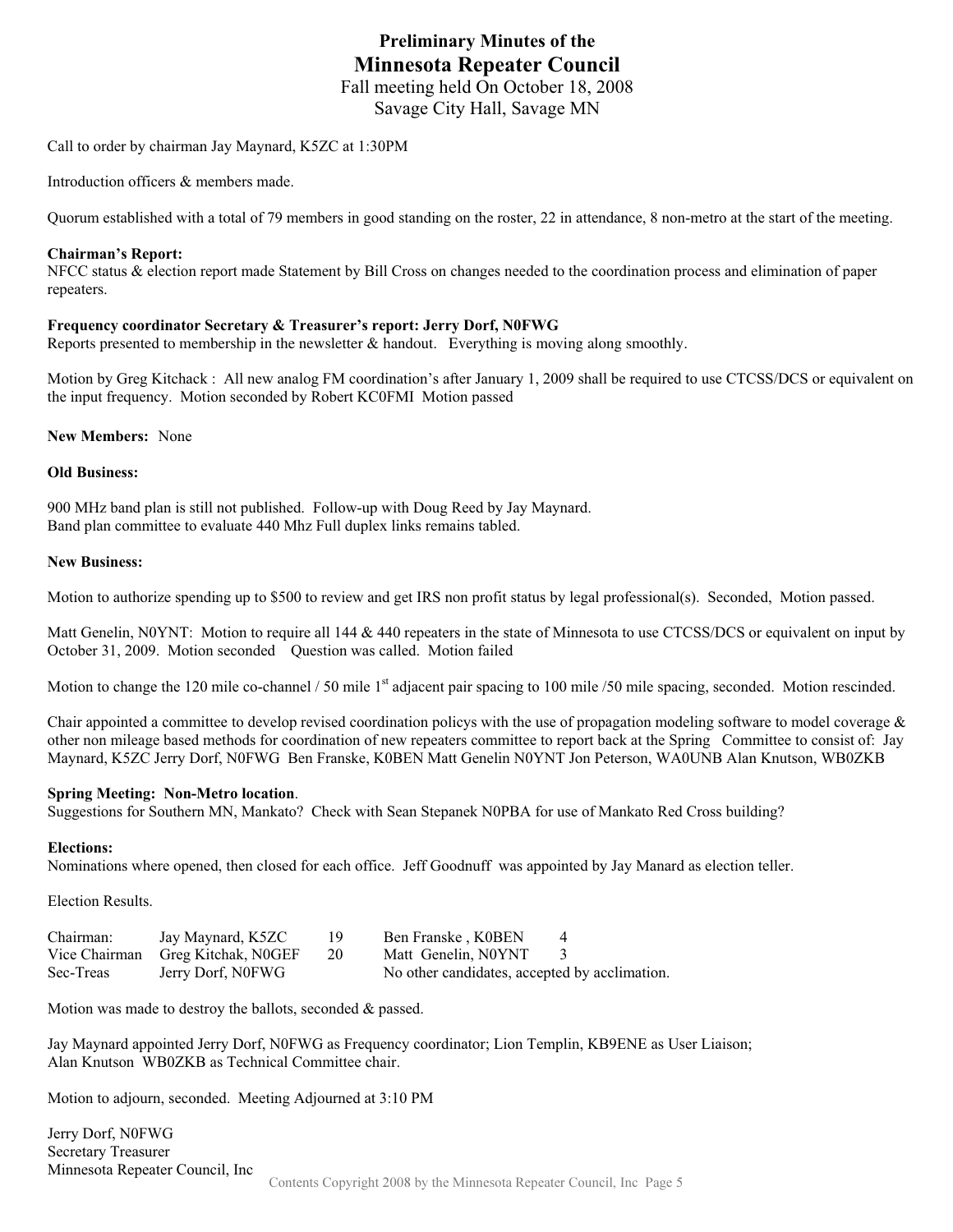# **Minnesota Repeater Council Checking Account March 19, 2009**

| Date       | <b>Type</b> | <b>Description</b>                | <b>Debit</b> | Credit  | <b>Balance</b> | Comments                   |
|------------|-------------|-----------------------------------|--------------|---------|----------------|----------------------------|
| 4/23/2008  | Dep         | <b>KEVIN MAGLOUGHLIN</b>          |              | \$10.00 | \$4,624.63     | Reg Dues 2009              |
|            | Dep         | Richard Jackson                   |              | \$10.00 | \$4,634.63     | Reg Dues 2009              |
| 5/1/2008   | Dep         | Ross Demeyere                     |              | \$30.00 | \$4,664.63     | Reg Dues 2010 Pending      |
| 5/6/2008   | Dep         | Gary Wilson                       |              | \$20.00 | \$4,684.63     | Reg Dues 2009 Pending      |
|            | Dep         | DAVID HUSTON VIA GREG KITCHAK     |              | \$10.00 | \$4,694.63     | Reg Dues 2008              |
|            | Dep         | <b>GREG KITCHAK</b>               |              | \$30.00 | \$4,724.63     | Reg Dues 2010              |
|            | Dep         | Ben Franske                       |              | \$20.00 | \$4,744.63     | Reg Dues 2009              |
|            | Dep         | John Swanson                      |              | \$20.00 | \$4,764.63     | Reg Dues 2009              |
|            | Dep         | <b>ED JACOBSON</b>                |              | \$20.00 | \$4,784.63     | Reg Dues 2009              |
|            | Dep         | <b>TCRC/Ivan Frantz</b>           |              | \$10.00 | \$4,794.63     | Reg Dues 2008              |
| 5/14/2008  | <b>DEP</b>  | <b>MIKE SCHWENDEMAN</b>           |              | \$20.00 | \$4,814.63     | Reg Dues 2009              |
|            | Dep         | Robert Kaliszewski                |              | \$20.00 | \$4,834.63     | Reg Dues 2011              |
| 6/25/2008  | Dep         | Keith Mobarry                     |              | \$20.00 | \$4,854.63     | Reg Dues 2010              |
| 6/25/2008  | 2084        | Postmaster                        | \$84.75      |         | \$4,769.88     | Postage Fall mailings      |
| 7/8/2008   | 2085        | Jerry Dorf                        | \$45.22      |         | \$4,724.66     | Paper/envelopes/labels     |
| 7/28/2008  | Dep         | Art Carlson /ST Cloud ARC         |              | \$10.00 | \$4,734.66     | Reg Dues 2008              |
| 8/4/2008   | 2086        | <b>Pair Networks</b>              | \$120.89     |         | \$4,613.77     | Web hosting                |
| 9/2/2008   |             | Art Carlson /ST Cloud ARC         |              | \$50.00 | \$4,663.77     | Reg Dues 2013              |
|            |             | Don Hengemuehle                   |              | \$10.00 | \$4,673.77     | Reg Dues 2010              |
|            |             | Jeffery N Clarine                 |              | \$10.00 | \$4,683.77     | Reg Dues 2009              |
| 9/15/2008  | <b>DEP</b>  | Sherlee Gregg                     |              | \$10.00 | \$4,693.77     | <b>NL 2010</b>             |
|            |             | Marshall Radio Club James Babcock |              | \$20.00 | \$4,713.77     | Reg Dues 2010              |
|            |             | David Furman                      |              | \$20.00 | \$4,733.77     | Reg Dues 2010              |
|            |             | David Kellner                     |              | \$10.00 | \$4,743.77     | Reg Dues 2009              |
|            |             | <b>RICHARD BRUNDIDGE</b>          |              | \$10.00 | \$4,753.77     | Reg Dues 2014              |
| 9/22/2008  | DEP         | Gerald VanDervort                 |              | \$10.00 | \$4,763.77     | Reg Dues 2008              |
| 9/23/2008  | <b>DEP</b>  | <b>WILLIAM FISCHER</b>            |              | \$10.00 | \$4,773.77     | Reg Dues 2008              |
| 9/29/2008  | DEP         | Norman D Yeautter                 |              | \$10.00 | \$4,783.77     | Reg Dues 2009              |
| 10/3/2008  | <b>DEP</b>  | TOM CARLSON/ SMARTS               |              | \$10.00 | \$4,793.77     | Reg Dues 2009              |
| 10/7/2008  | <b>DEP</b>  | <b>STEVE CSIZMADIA</b>            |              | \$10.00 | \$4,803.77     | Reg Dues 2008              |
| 10/20/2008 | <b>DEP</b>  | <b>Michael Paskeuric</b>          |              | \$10.00 | \$4,813.77     | Reg Dues 2008              |
|            | <b>DEP</b>  | John Czech                        |              | \$20.00 | \$4,833.77     | Reg Dues 2011              |
|            | <b>DEP</b>  | Jerry Frederick /ARAC             |              | \$60.00 | \$4,893.77     | Reg Dues 2013              |
|            | <b>DEP</b>  | <b>Richard Neish</b>              |              | \$15.00 | \$4,908.77     | Asc Dues 2018              |
| 10/21/2008 | <b>DEP</b>  | <b>ALAN KNUTSON</b>               |              | \$10.00 | \$4,918.77     | Reg Dues 2009              |
|            | <b>DEP</b>  | <b>DAVID HUSTON</b>               |              | \$20.00 | \$4,938.77     | Reg Dues 2010              |
| 10/31/2008 | DEP         | Randy Haglin                      |              | \$30.00 | \$4,968.77     | Reg Dues 2010              |
| 11/3/2008  | 2087        | Postmaster                        | \$42.00      |         | \$4,926.77     | Postage                    |
| 12/24/2008 | Dep         | Austin Area ARC/ Mary Nystrom     |              | \$10.00 | \$4,936.77     | Reg Dues 2009              |
| 1/20/2009  | Dep         | Dennis McCusker                   |              | \$12.00 | \$4,948.77     | Reg Dues 2009              |
| 3/17/2009  | Dep         | Lion Templin                      |              | \$10.00 | \$4,958.77     | LIA Dues 2009              |
| 3/19/2009  | 2088        | Postmaster                        | \$168.00     |         | \$4,790.77     | 400 stamps for use in 2008 |

### Notes:

1. New & pending memberships checks have been deposited to avoid the past "Stale Check" problems.

2. The date in the comment field shows dues paid to the end of that year.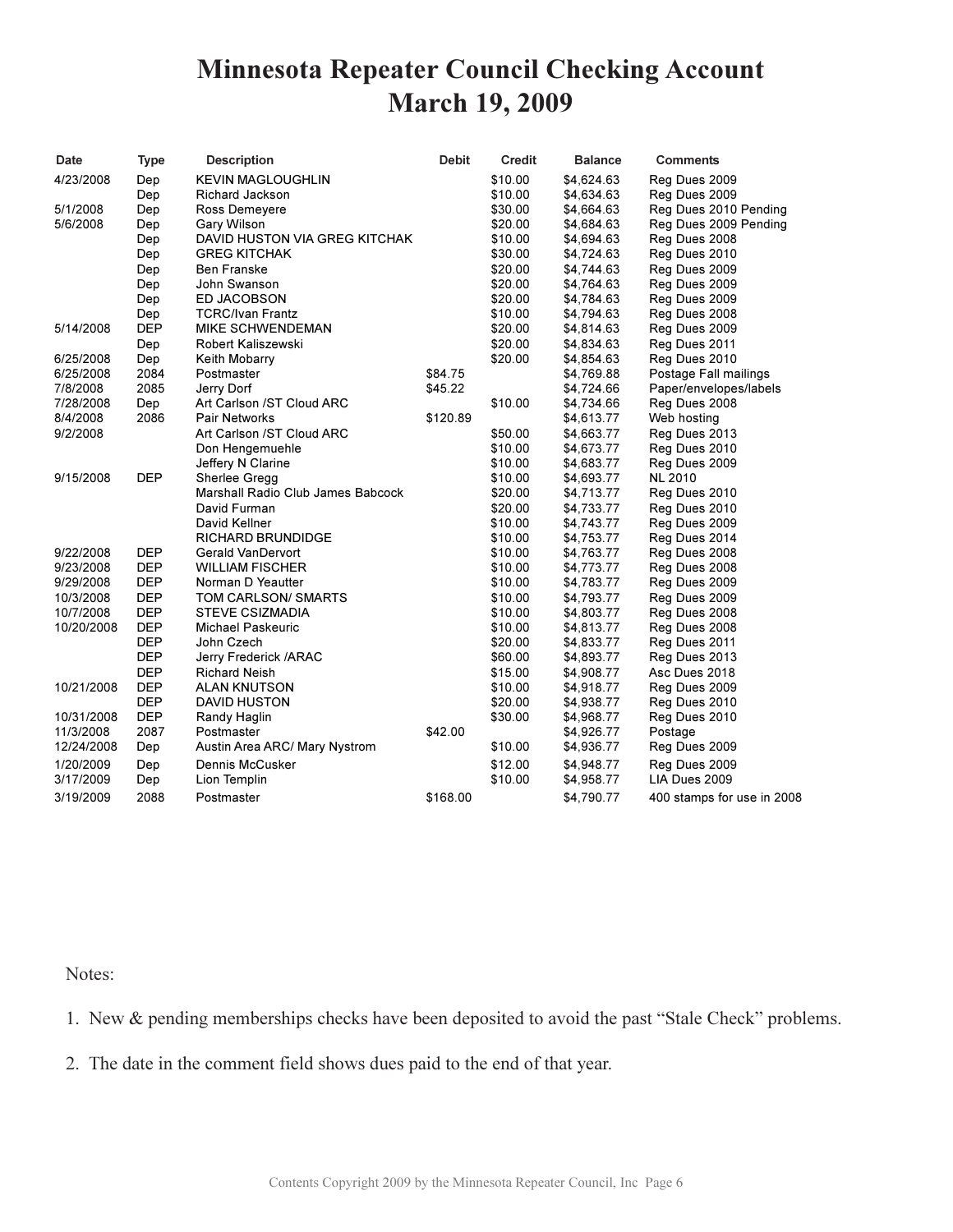# Minnesota Repeater Council

Membership and Renewal application form

|                                                                                                                                                                                                                                                                                                                                                                                                              | <b>Trustee information (MRC Main Contact).</b>                                                                                                                                                                                |                               |  |  |  |
|--------------------------------------------------------------------------------------------------------------------------------------------------------------------------------------------------------------------------------------------------------------------------------------------------------------------------------------------------------------------------------------------------------------|-------------------------------------------------------------------------------------------------------------------------------------------------------------------------------------------------------------------------------|-------------------------------|--|--|--|
|                                                                                                                                                                                                                                                                                                                                                                                                              |                                                                                                                                                                                                                               |                               |  |  |  |
| Phone: $\frac{1}{\sqrt{1-\frac{1}{2}}\sqrt{1-\frac{1}{2}}\sqrt{1-\frac{1}{2}}\sqrt{1-\frac{1}{2}}\sqrt{1-\frac{1}{2}}\sqrt{1-\frac{1}{2}}\sqrt{1-\frac{1}{2}}\sqrt{1-\frac{1}{2}}\sqrt{1-\frac{1}{2}}\sqrt{1-\frac{1}{2}}\sqrt{1-\frac{1}{2}}\sqrt{1-\frac{1}{2}}\sqrt{1-\frac{1}{2}}\sqrt{1-\frac{1}{2}}\sqrt{1-\frac{1}{2}}\sqrt{1-\frac{1}{2}}\sqrt{1-\frac{1}{2}}\sqrt{1-\frac{1}{2}}\sqrt{1-\frac{1}{2$ |                                                                                                                                                                                                                               |                               |  |  |  |
|                                                                                                                                                                                                                                                                                                                                                                                                              | City:                                                                                                                                                                                                                         |                               |  |  |  |
|                                                                                                                                                                                                                                                                                                                                                                                                              |                                                                                                                                                                                                                               | State: $\angle$ Zip: $\angle$ |  |  |  |
|                                                                                                                                                                                                                                                                                                                                                                                                              | Club or alternate contact/mailing address.                                                                                                                                                                                    |                               |  |  |  |
|                                                                                                                                                                                                                                                                                                                                                                                                              | Name: Name: Name: Name: Name: Name: Name: Name: Name: Name: Name: Name: Name: Name: Name: Name: Name: Name: Name: Name: Name: Name: Name: Name: Name: Name: Name: Name: Name: Name: Name: Name: Name: Name: Name: Name: Name: |                               |  |  |  |
|                                                                                                                                                                                                                                                                                                                                                                                                              |                                                                                                                                                                                                                               |                               |  |  |  |
|                                                                                                                                                                                                                                                                                                                                                                                                              |                                                                                                                                                                                                                               |                               |  |  |  |
| <b>Type of Application:</b><br>Renewal [ ]                                                                                                                                                                                                                                                                                                                                                                   | Trustee Change [ ]<br>New membership $[\ ]$                                                                                                                                                                                   | Database Update [_]           |  |  |  |
| Regular Membership<br>Organization or individual who is operating a FCC licensed Amateur Repeater station on a<br>Dues \$10.00 year<br>frequency coordinated by the MRC. Has one vote at all meetings. Receives all mailings.                                                                                                                                                                                |                                                                                                                                                                                                                               |                               |  |  |  |
| Associate Member<br>Organization or individual with a active interest in constructing an Amateur Radio Repeater station<br>or in the activities of the MRC. Can participate in the activities of the MRC but has no vote.<br>Dues \$5.00 year<br>Recieves all malings.                                                                                                                                       |                                                                                                                                                                                                                               |                               |  |  |  |
| Receives one copy of MRC newsletter for 1 year. Dues \$5.00<br>Newsletter<br>Or download for free from the MRC webpage                                                                                                                                                                                                                                                                                       |                                                                                                                                                                                                                               |                               |  |  |  |
| Signed: Repeater Trustee/Regular Member<br>Date:                                                                                                                                                                                                                                                                                                                                                             |                                                                                                                                                                                                                               |                               |  |  |  |
| Mail all Applications and dues to:<br>Minnesota Repeater Council<br>Jerry Dorf, N0FWG Secretary/Treasurer<br>1402 Pulaski Road<br>Buffalo MN 55313<br>763-682-2169 Voice Fax avaulable upon req<br>jerryd@jerryd.net                                                                                                                                                                                         | # of years Paid:<br>Total Amount:<br>$Check \#:\n$<br>Name on Check:                                                                                                                                                          | Other Info:                   |  |  |  |
| Membership Approval Granted:                                                                                                                                                                                                                                                                                                                                                                                 | Date:                                                                                                                                                                                                                         |                               |  |  |  |
|                                                                                                                                                                                                                                                                                                                                                                                                              | Dues Paid for: 2009 2010 2011 2012 2013 2014 2015 2016 2017 2018 2019 2020 2021 2022 2023                                                                                                                                     |                               |  |  |  |